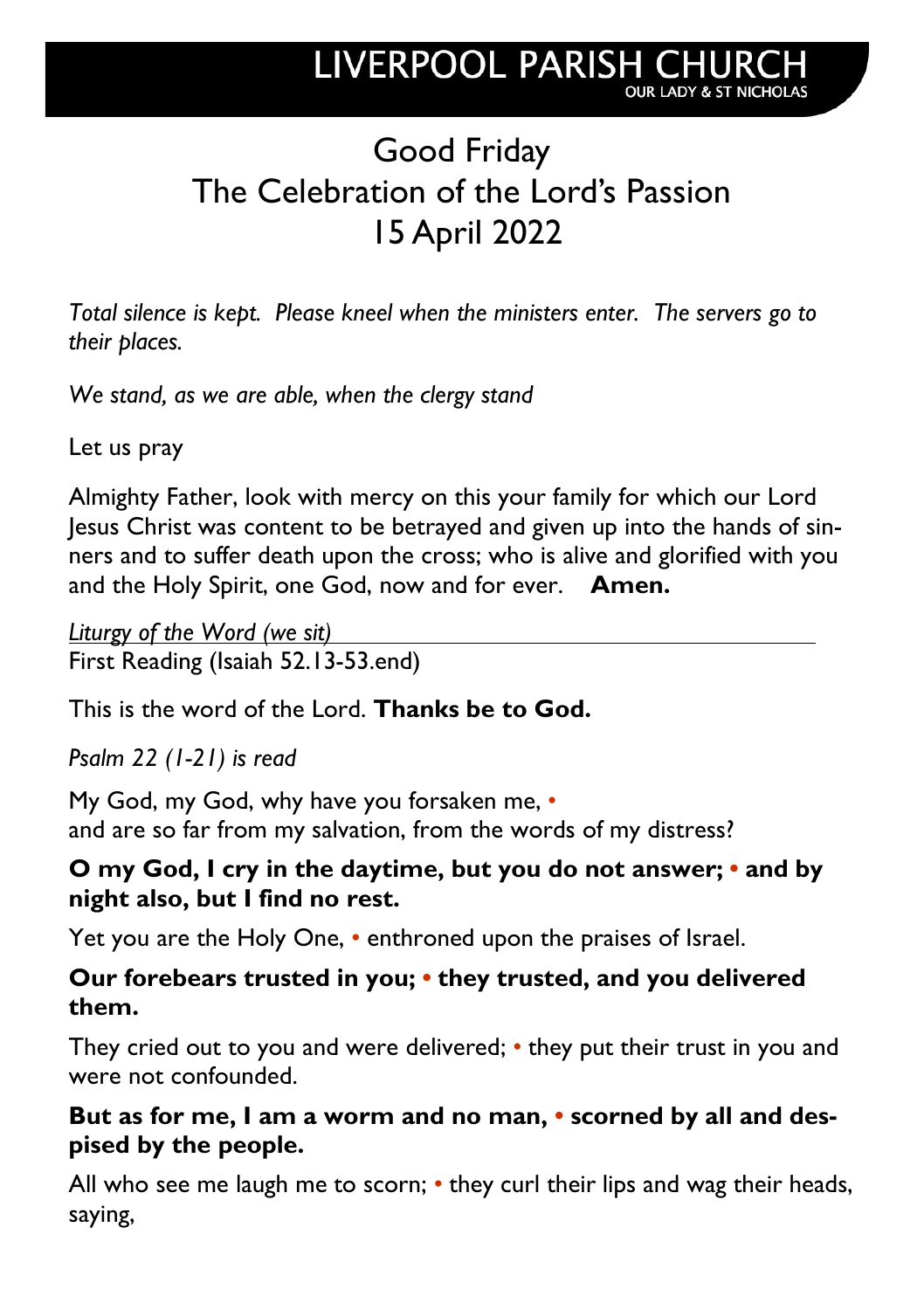#### **'He trusted in the Lord; let him deliver him;** *•* **let him deliver him, if he delights in him.'**

But it is you that took me out of the womb *•* and laid me safe upon my mother's breast.

#### **On you was I cast ever since I was born;** *•* **you are my God even from my mother's womb.**

Be not far from me, for trouble is near at hand *•* and there is none to help.

#### **Mighty oxen come around me;** *•* **fat bulls of Bashan close me in on every side.**

They gape upon me with their mouths, *•* as it were a ramping and a roaring lion.

#### **I am poured out like water; all my bones are out of joint;** *•* **my heart has become like wax melting in the depths of my body.**

My mouth is dried up like a potsherd; my tongue cleaves to my gums; *•* you have laid me in the dust of death.

#### **For the hounds are all about me, the pack of evildoers close in on me;** *•* **they pierce my hands and my feet.**

I can count all my bones; *•* they stand staring and looking upon me.

#### **They divide my garments among them;** *•* **they cast lots for my clothing.**

Be not far from me, O Lord; *•* you are my strength; hasten to help me.

## **Deliver my soul from the sword,** *•* **my poor life from the power of the dog.**

Save me from the lion's mouth, from the horns of wild oxen. *•* You have answered me!

Second reading (Hebrews 4.14-5.7-9)

This is the word of the Lord. **Thanks be to God.**

*(Please remain seated for the reading of the Passion)*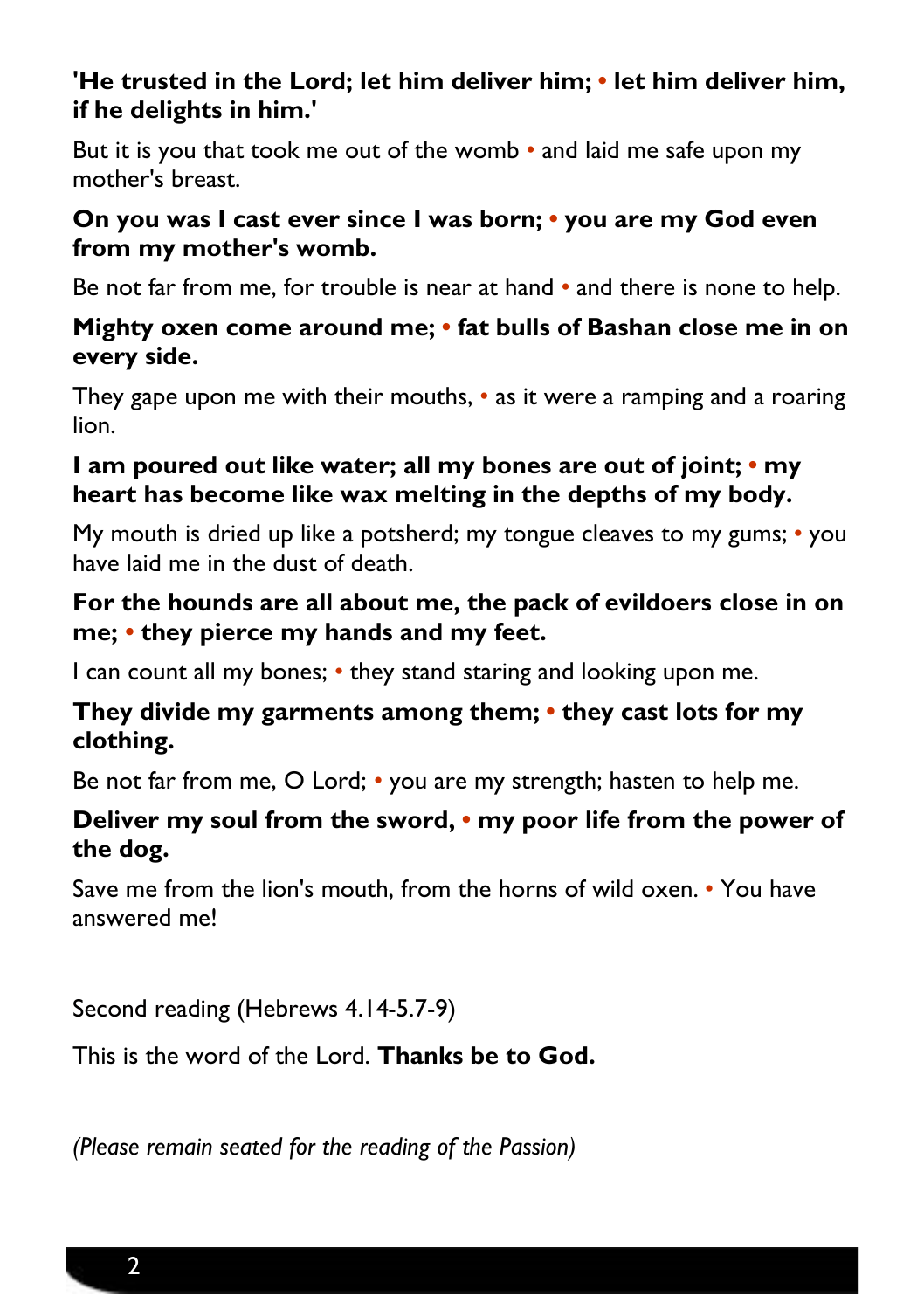#### Praise to you, O Christ, King of eternal glory. **Praise to you, O Christ, King of eternal glory.**

Christ was humbler yet, even to accepting death, death on a cross. But God raised him high and gave him the name which is above all names **Praise to you, O Christ, King of eternal glory.**

#### *Passion Reading*

*(please see separate booklet for the text of the Passion and join in parts marked in bold text.)*

*at the end:* This is the Passion of the Lord *(No response is made)* 

*Liturgy of the Cross*

*The cross is collected from the back of the church and is carried in procession, the priest stopping three times and proclaiming:*



*After each response all are invited to kneel for a few moments of silent adoration.*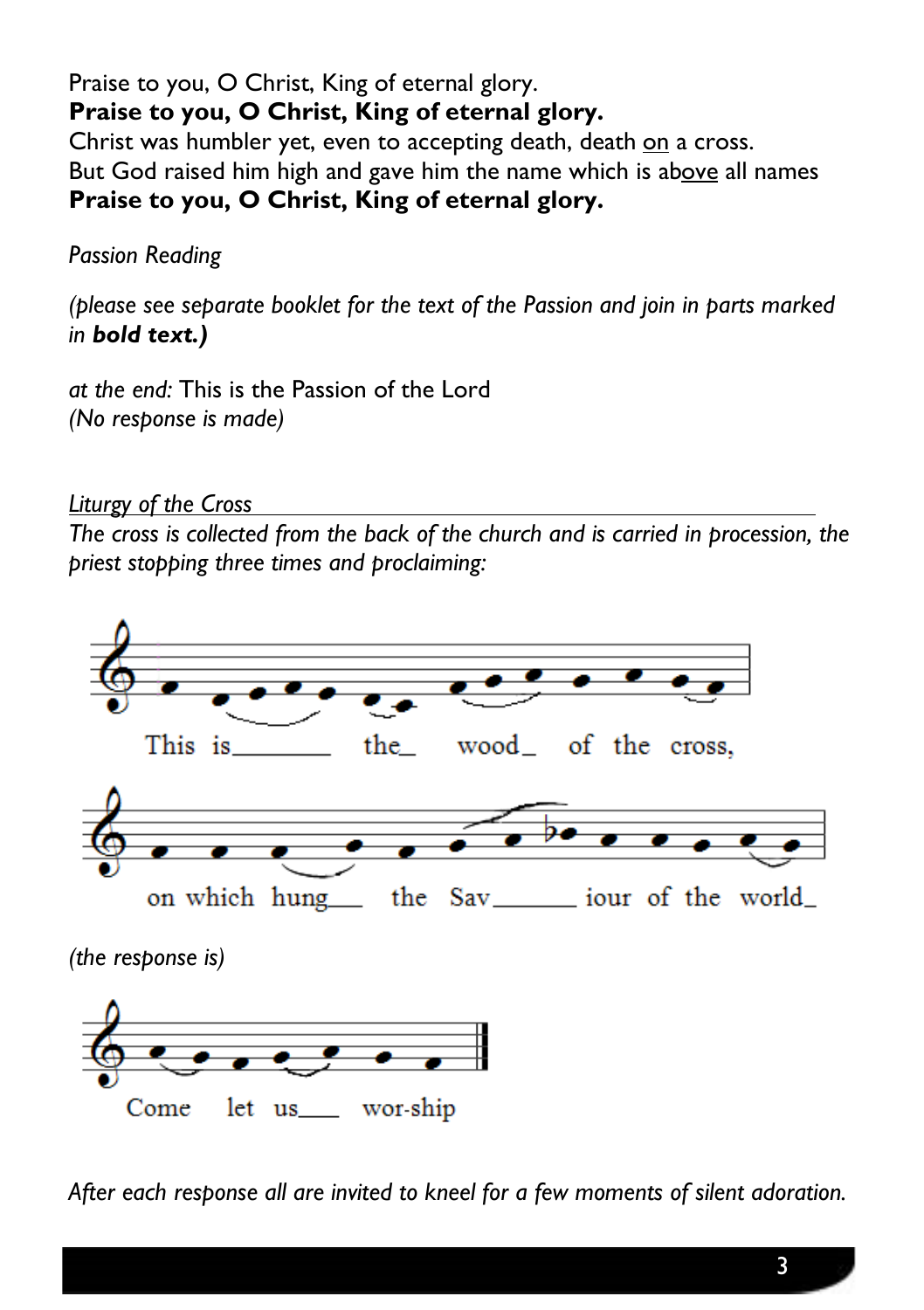*The priest will kiss the foot of the cross and any who wish are invited to venerate in this manner or through approaching the cross and bowing, as they wish.* 

*After all have venerated, the cross is placed on the altar.*

**When I survey the wondrous Cross, on which the Prince of glory died, my richest gain I count but loss, and pour contempt on all my pride.**

**Forbid it, Lord, that I should boast save in the cross of Christ my God; all the vain things that charm me most, I sacrifice them to his blood.**

**See from his head, his hands, his feet, sorrow and love flow mingled down; did e'er such love and sorrow meet, or thorns compose so rich a crown?**

**His dying crimson like a robe, spreads o'er his body on the Tree; then am I dead to all the globe, and all the globe is dead to me.**

**Were the whole realm of nature mine, that were a present far too small; love so amazing, so divine, demands my soul, my life, my all.**

*Words: Isaac Watts (1674-1748) Music: 'Rockingham' Edward Miller (1735-1807)*

#### *Devotions*

*The response at the end of each of the three main sections is:*

**Holy God, holy and strong, holy and immortal, have mercy upon us.**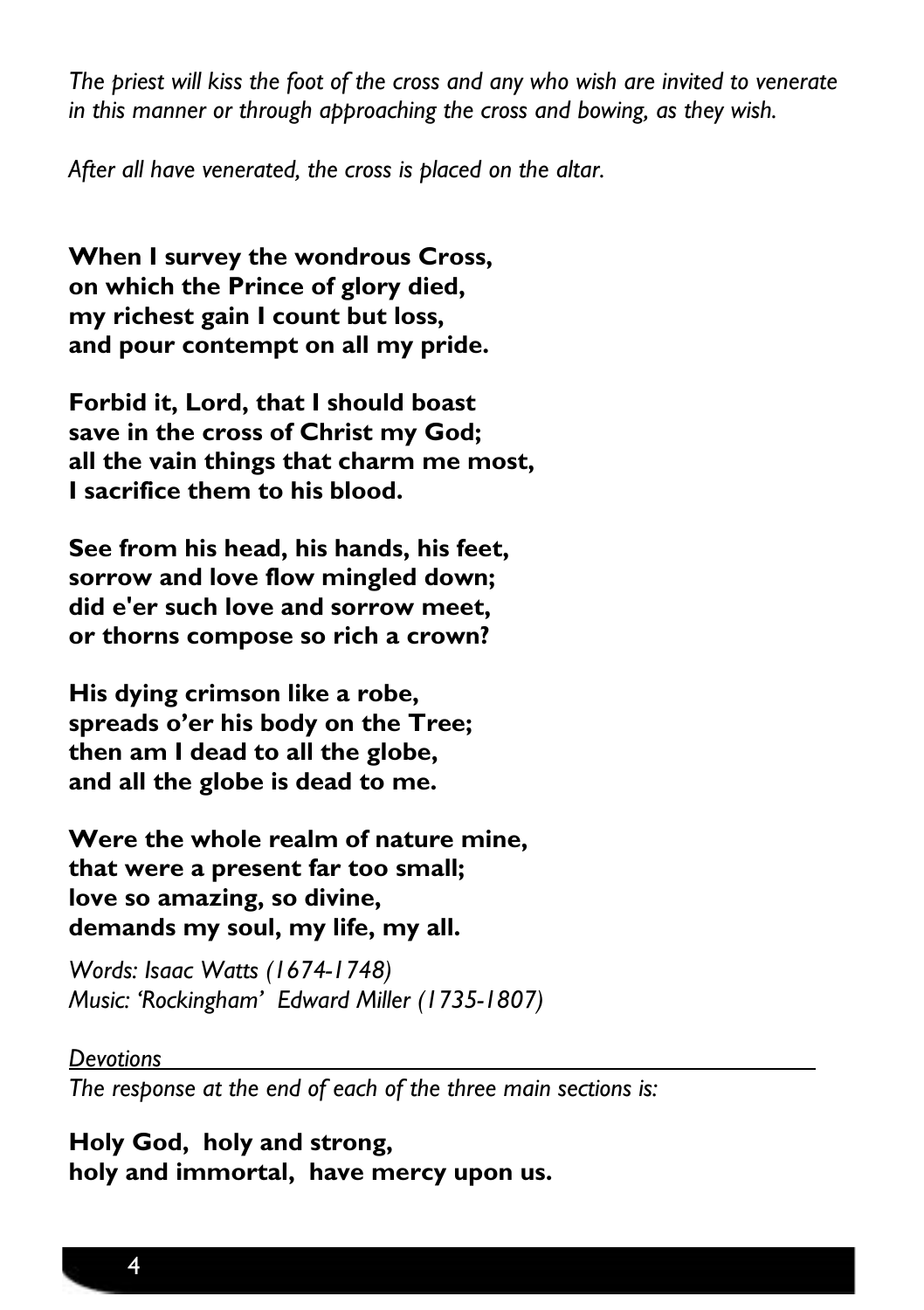*At the end of the final section, we say together:*

**Father, hear our prayer and forgive us.**

**Unstop our ears, that we may receive the gospel of the cross.** 

**Lighten our eyes, that we may see your glory in the face of your Son.** 

**Penetrate our minds, that your truth may make us whole.** 

**Irradiate our hearts with your love, that we may love one another for Christ's sake.** 

**Father, forgive us.**

We adore you, O Christ, and we bless you, **because by your holy cross you have redeemed the world.**

This is the wood of the cross, on which hung the Saviour of the world. **Come, let us worship.**

O Saviour of the world, who by your cross and precious blood have redeemed us,

**save us and help us, we humbly pray.**

*The Intercessions (please kneel or sit)*

God sent his Son into the world, not to condemn the world, but that the world might be saved through him. Therefore we pray to our heavenly Father for people everywhere according to their needs.

*After each bidding, the response is:*

Lord hear us **Lord graciously hear us**

*and at the end of the final:* in the unity of the Holy Spirit, one God, now and for ever.**Amen.**

*Liturgy of the Sacrament*

*Music is played while the Sacrament is collected and brought to the altar.*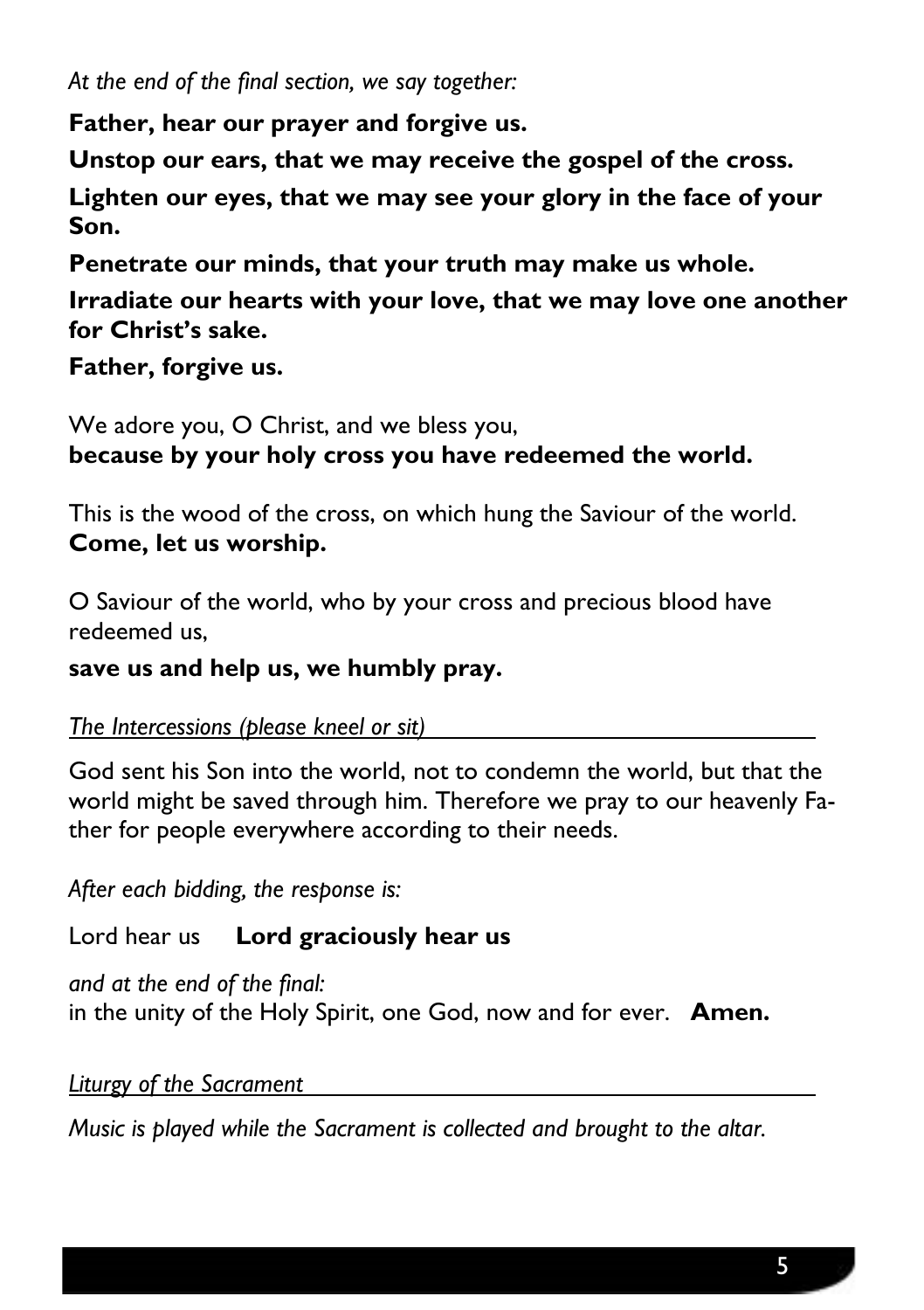Standing at the foot of the cross, let us pray with confidence as our Saviour has taught us:

**Our Father, who art in heaven, hallowed be thy name; thy kingdom come; thy will be done; on earth as it is in heaven. Give us this day our daily bread. And forgive us our trespasses, as we forgive those who trespass against us. And lead us not into temptation; but deliver us from evil. For thine is the kingdom, the power and the glory, for ever and ever. Amen.**

Draw near with faith. Receive the body of our Lord Jesus Christ which he gave for you, and his blood which he shed for you. Eat and drink in remembrance that he died for you, and feed on him in your hearts by faith with thanksgiving.

*We receive Communion in one kind only today.*

#### *After communion we sit to sing*

**Were you there when they crucified my Lord? Were you there when they crucified my Lord?** *O – sometimes it causes me to tremble, tremble, tremble; Were you there when* **they crucified my Lord? Were you there when they nailed him to a tree? (x2)** *O – sometimes …* **they nailed him to a tree? Were you there when they pierced him in the side? (2)** *O – sometimes …* **they pierced him in the side? Were you there when the sun refused to shine? (x2)** *O – sometimes …* **when the sun refused to shine? Were you there when they laid him in the tomb? (x2)** *O – sometimes …* **they laid him in the tomb?**

**Were you there when he rose from out the tomb? (x2)** *O – sometimes …* **he rose from out the tomb?**

*Words and Music: Traditional Spiritual*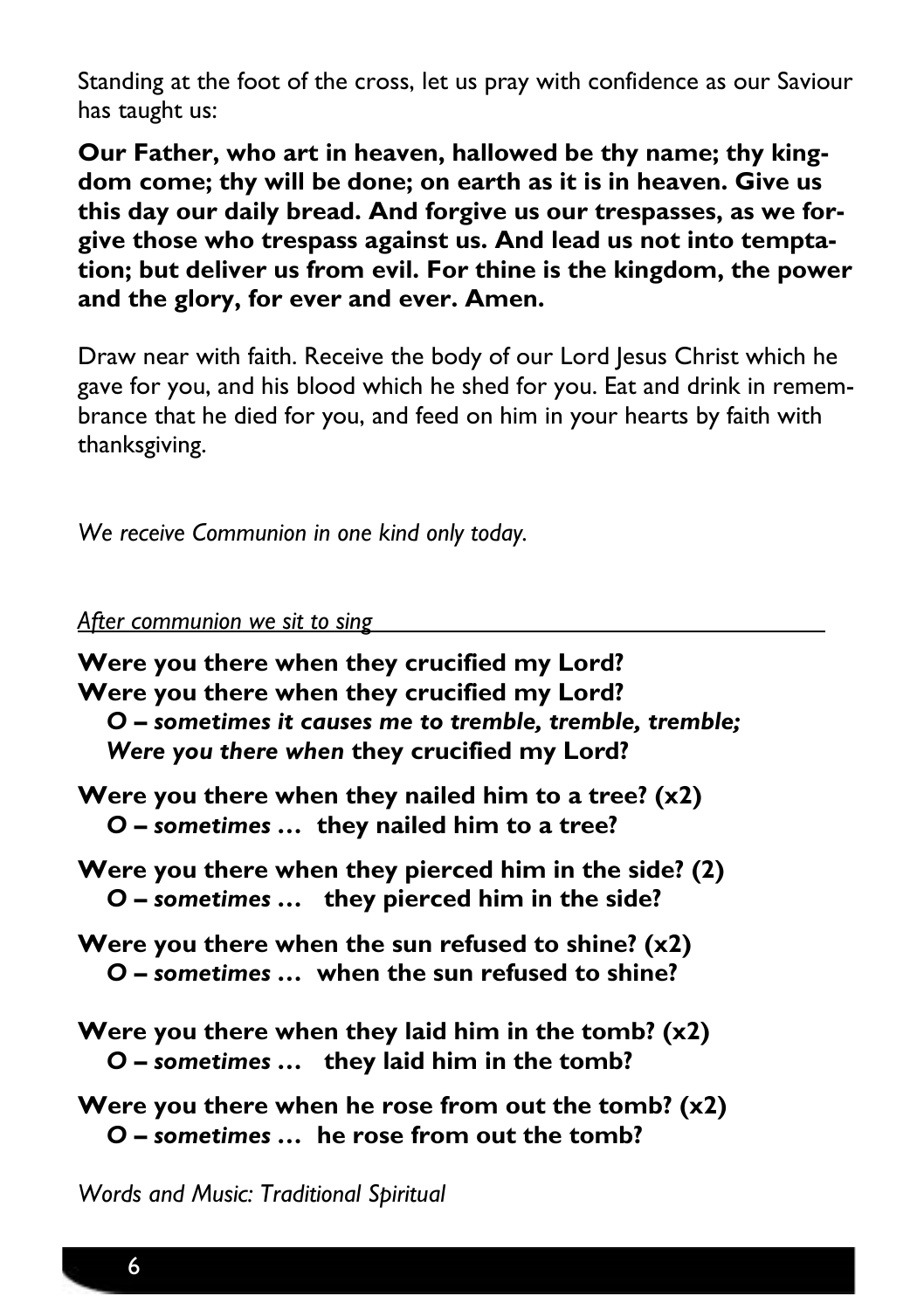*Please stand for the final prayer:*

Lord Jesus Christ, Son of the living God, set your passion, cross, and death between your judgement and us, now and at the hour of our death. Give mercy and grace to the living, rest to the faithful departed, to your holy Church peace and concord, and to us sinners eternal life and glory; for you are alive and reign with the Father and the Holy Spirit, one God, now and for ever. **Amen**

*All then depart in silence.*